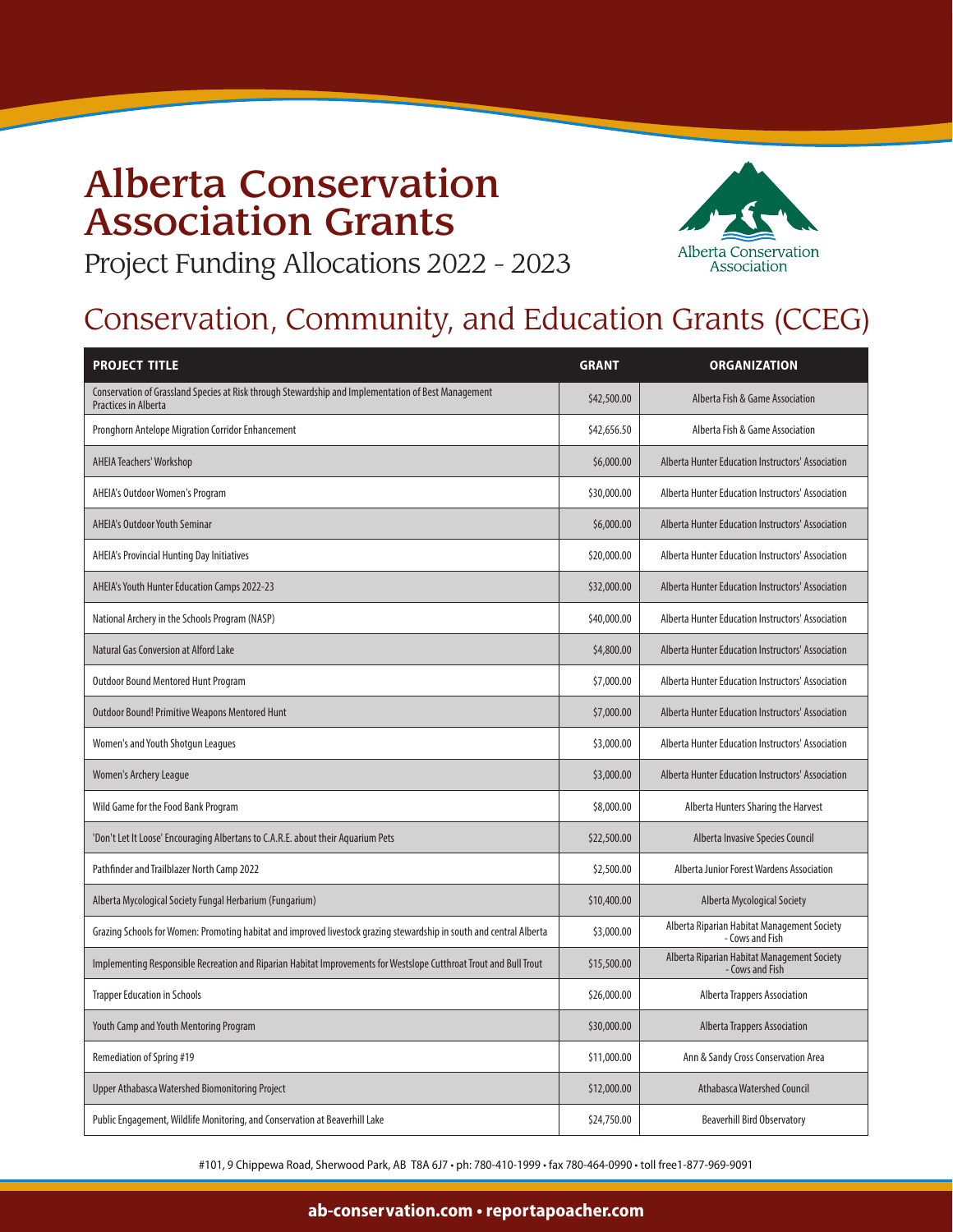# Alberta Conservation Association Grants



Project Funding Allocations 2022 - 2023

| <b>PROJECT TITLE</b>                                                                              | <b>GRANT</b> | <b>ORGANIZATION</b>                                                              |
|---------------------------------------------------------------------------------------------------|--------------|----------------------------------------------------------------------------------|
| Habitat Enhancement Project at Brooks Aqueduct Trout Pond Property                                | \$10,750.00  | Brooks & District Fish & Game Association                                        |
| Cabin Creek/Hunter Valley Connector                                                               | \$16,800.00  | <b>Calgary ATV Riders Association</b>                                            |
| bioDIVERSITY: Celebrating 25 Years of Conservation Education and Building a More Inclusive Future | \$20,000.00  | <b>Canadian Parks and Wilderness Society (CPAWS)</b><br>Southern Alberta Chapter |
| Let's Try Fishing                                                                                 | \$1,075.00   | Castor & District Family and Community<br><b>Support Services</b>                |
| Ross Creek Conservation Site Food Plots Planting                                                  | \$6,100.00   | Pheasants Forever - Chinook Chapter                                              |
| Clear Vista Vikings Archery Program                                                               | \$3,990.00   | Clear Vista School                                                               |
| <b>Resilient Riparian Zones</b>                                                                   | \$15,000.00  | <b>County of Grande Prairie</b>                                                  |
| Jackfish Lake Restoration                                                                         | \$14,000.00  | County of Two Hills                                                              |
| <b>Citizen Science Expansion</b>                                                                  | \$2,808.70   | <b>Edmonton and Area Land Trust</b>                                              |
| Watershed Restoration, Education and Literacy Project                                             | \$15,000.00  | <b>Ghost Watershed Alliance Society</b>                                          |
| H.A. Kostash Youth Mentorship Program                                                             | \$6,250.00   | H.A. Kostash School                                                              |
| Kids Can Catch in Hinton                                                                          | \$2,000.00   | <b>Hinton Family Centre</b>                                                      |
| <b>Kids Can Catch</b>                                                                             | \$1,500.00   | Innisfail Fish & Game Association                                                |
| Wildlife Conservation Interactive Learning                                                        | \$17,500.00  | Inside Education Society of Alberta                                              |
| Fall Wilderness Family Camp                                                                       | \$850.00     | Junior Forest Wardens - Mallards                                                 |
| Youth Conservation and Outdoor Education Program                                                  | \$3,900.00   | Junior Forest Wardens - Mallards                                                 |
| Leadership in a Box                                                                               | \$1,000.00   | Junior Forest Wardens - Northwest Regional Council                               |
| NW Regional Camp 2022                                                                             | \$3,000.00   | Junior Forest Wardens - Northwest Regional Council                               |
| <b>Introduction to Trapping and Winter Clothing</b>                                               | \$2,950.00   | Junior Forest Wardens - Yellowhead Regional Council                              |
| <b>Trailblazer Advanced Camp</b>                                                                  | \$5,350.00   | Junior Forest Wardens - Yellowhead Regional Council                              |
| <b>YRC Winter Outreach Camp</b>                                                                   | \$8,000.00   | Junior Forest Wardens - Yellowhead Regional Council                              |
| Lacombe Annual Kids Can Catch Event                                                               | \$2,894.89   | Lacombe Fish & Game Association                                                  |
| Len Thompson Trout Pond Replacement Dock                                                          | \$20,000.00  | Lacombe Fish & Game Association                                                  |
| Avian Monitoring and Outreach Education Programs at Lesser Slave Lake                             | \$21,500.00  | Lesser Slave Lake Bird Observatory Society                                       |
| Kids Can Catch Family Day 2023 Event                                                              | \$1,900.00   | Lesser Slave Watershed Council                                                   |
| Riparian and Ecological Enhancement Program                                                       | \$25,000.00  | <b>Mountain View County</b>                                                      |

#101, 9 Chippewa Road, Sherwood Park, AB T8A 6J7 • ph: 780-410-1999 • fax 780-464-0990 • toll free1-877-969-9091

#### **ab-conservation.com • reportapoacher.com**